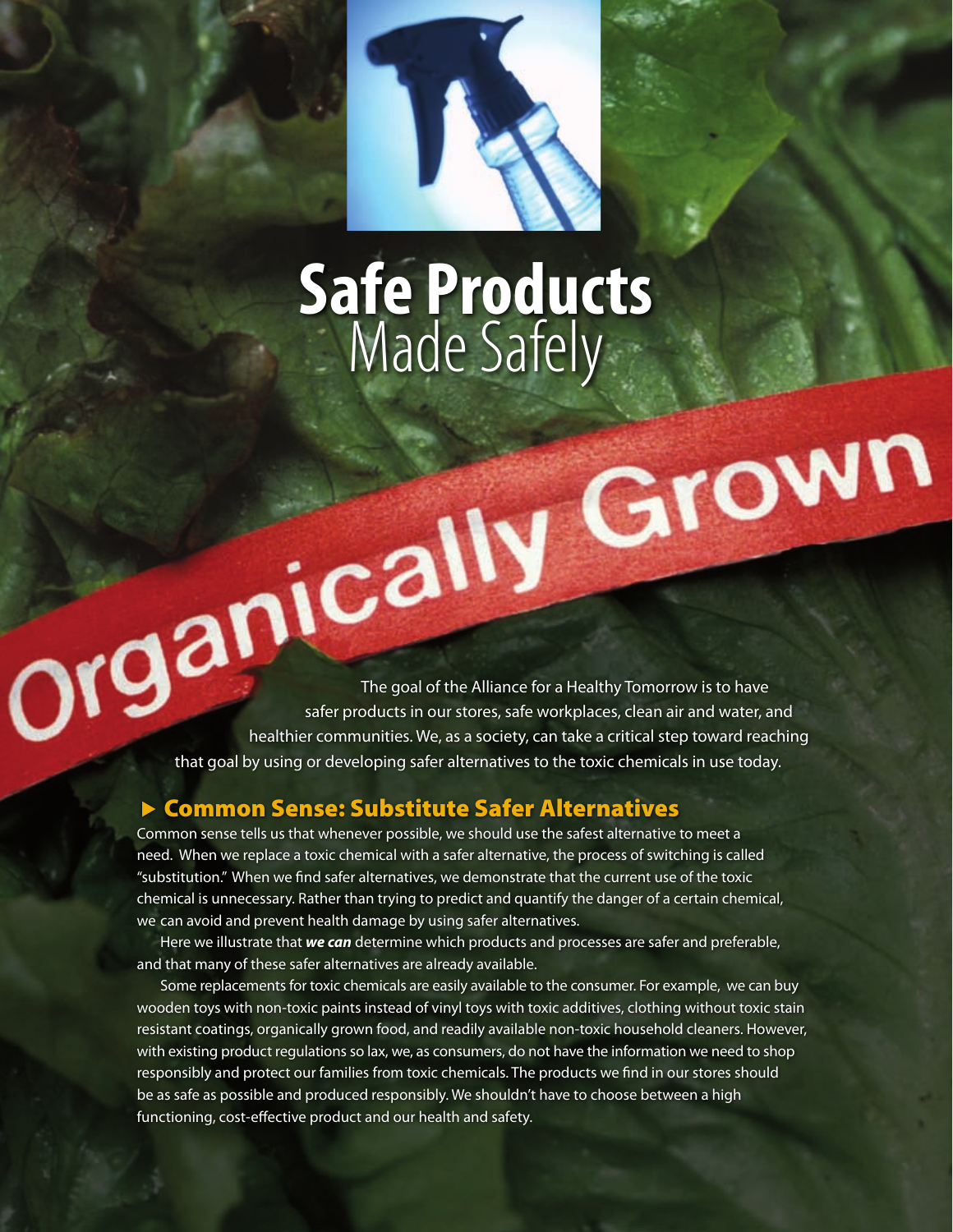### **Assessing Alternatives**

In some cases, a scientific, technical and economic assessment is needed to determine which alternatives to different uses of a toxic chemical do indeed pose less harm to our health and environment, and are also effective for their intended use.

 One such"alternatives assessment"was recently completed in Massachusetts.1 The Commonwealth of Massachusetts requested that the Toxics Use Reduction Institute (TURI at U-Mass Lowell) conduct a scientific study to assess safer alternatives for the following five toxic chemicals:

- Lead, a known brain toxicant and carcinogen
- **Formaldehyde**, a known carcinogen and respiratory irritant, also linked to reproductive disorders
- • Perchloroethylene **(Perc)**, a probable carcinogen, can cause liver, kidney and nervous system damage and is also linked to impacts on the fetus
- **Hexavalent chromium**, a known human carcinogen also linked to a wide range of health effects
- **Di(2-ethylhexyl)phthalate (DEHP)**, a probable carcinogen, and a suspected endocrine disruptor with impacts on the developing male reproductive system.

 TURI created an alternatives assessment methodology that was used to consistently evaluate the alternatives for each chemical. Each alternative was assessed relative to environmental and occupational health and safety impacts, technical feasibility, and financial feasibility.

 In every application studied, at **least one alternative was identified** that was commercially available, likely to meet the technical requirements of some

users, and likely to have reduced environmental and occupational health and safety impacts.2 For example:

- **• Perchloroethylene** used in dry cleaning could be replaced with several commercially available alternatives including a wet cleaning process appropriate for most types of clothing.
- **• Hexavalent chromium** used in decorative electroplating of consumer and automotive products could be replaced with much less toxic trivalent chromium.
- **• DEHP,** a phthalate, used in bags and tubing in medical devices for neonates could be replaced with alternative plasticizers and/or materials. Major manufacturers are in the process of introducing new lines of DEHP-free medical devices since many hospital chains are now specifying safer materials in their purchasing contracts.

 TURI also assessed alternatives to the use of cancer-causing **formaldehyde** in the glues of particleboards used in construction. **They found other building materials that are safer effective alternatives, as well as an effective soy-based glue for particle board wood products**.

 Columbia Forest Products, North America's largest producer of hardwood plywood and veneer, successfully put the substitution principle into practice. Despite its capital investment of \$8 million to switch all its factories to less toxic glues made of soy flour, **Columbia has not needed to raise its prices to compensate for the change** because the soy glues are as inexpensive as formaldehyde glues.<sup>3</sup> This substitution benefits both Columbia's consumers and employees.

**What TURI found was that assessing alternatives is not only less costly than assessing how problematic a substance can be, the process can also spur innovation in safer materials and products**.

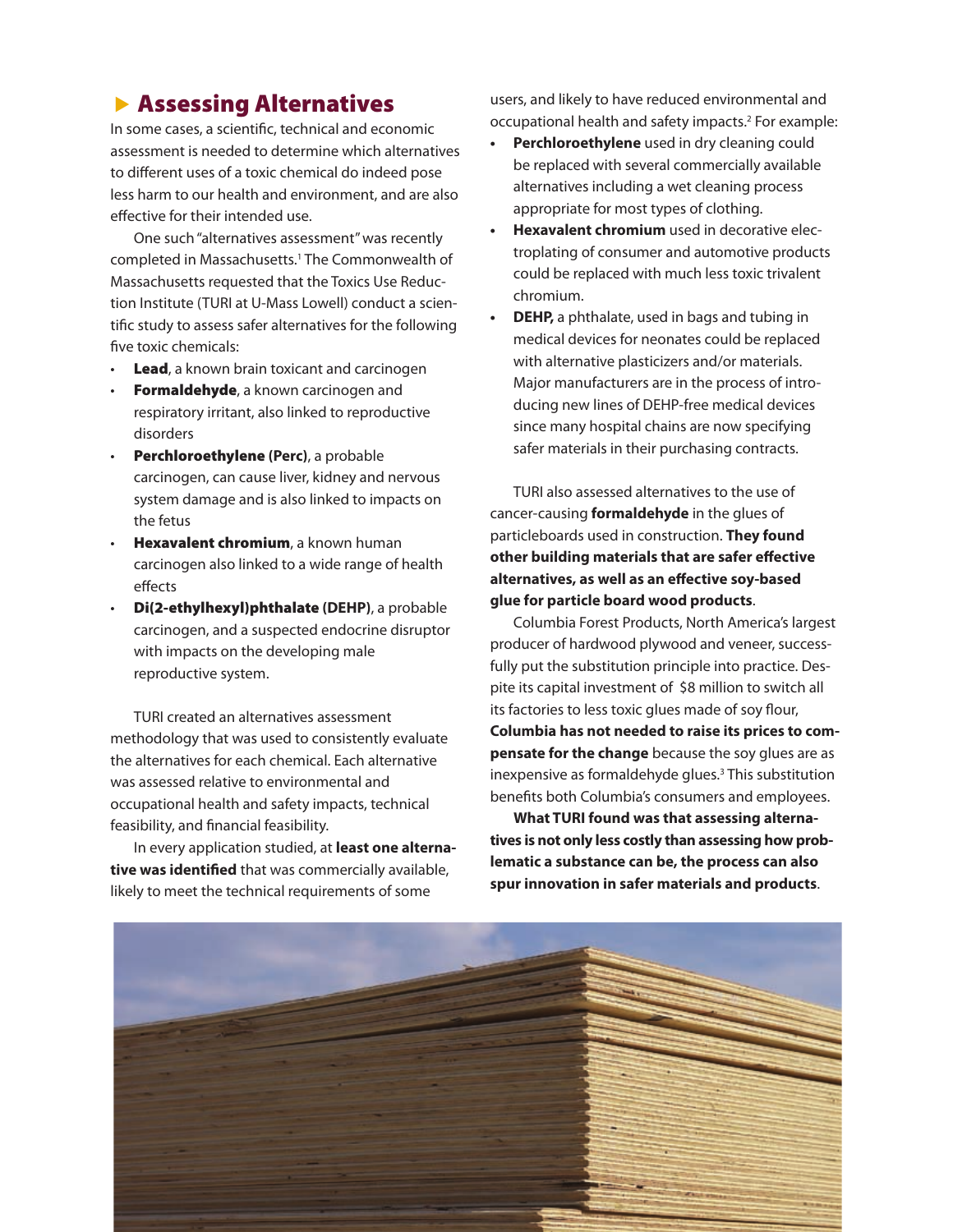

#### **Businesses Develop Safer** Alternatives

Businesses have developed or used safer alternatives to meet customer requirements, gain a competitive edge or meet other company goals.

Kaiser Permanente, (KP) the nation's largest non-profit health system – operating 431 medical office buildings and 37 medical centers in nine states – has launched a new purchasing policy that calls for the avoidance of the use of chemicals that cause cancer, birth defects, and reproductive system damage as well as chemicals that are persistent, or bioaccumulative. **Over the past ten years, they have replaced many products with safer alternatives**, including mercury-free thermometers, PVC-free medical and building products, latex-free examination gloves, greener cleaners and recyclable solvents.4

 KP's decision to purchase safer carpeting for their medical facilities led to a partnership with a major carpet manufacturer to create a healthier carpet. The carpet firm, Collins & Aikman (C&A), based in Georgia, developed a new durable, low emission, PVC-free carpet with backing made primarily from post-consumer recycled plastic. The achievement earned C&A a sole source contract with Kaiser Permanente. In responding to KP's challenge, C&A thereby created a new carpet line for the firm and for other health care and institutional uses, trademarked "ethos."<sup>5</sup>

#### $\blacktriangleright$  New Bio-based Fabric with Non-Toxic Finish

The creation of new bio-based materials provides another great example of business ability to innovate and create safer products. Interface Fabrics Company, headquartered in Atlanta, Georgia with factories in four states, created a new fabric for use in window treatments and office cubicle paneling. **The fibers of the new fabric, called Terratex PLA, originate from corn** processed via fermentation to produce a 100 percent bio-based polymer. Lifecycle studies show that the PLA polymer consumes less fossil fuels, uses less water, and emits fewer greenhouse gases compared to most conventional petrochemical-based polymers.6 Terratex PLA also offers performance benefits comparable to and even exceeding petrochemical polymers. For example, it is naturally stain-resistant, exhibits superior fire-retardant properties and does not retain odors. To ensure that only benign dye and finish chemicals were used, Interface Fabric created a screening protocol that goes far beyond government requirements for protecting the environment and human health.

**This new commercial fabric is not significantly more expensive than comparable recycled or virgin PET products**. Interface did not develop Terratex PLA as a niche product, but one that could compete with comparable products on price.<sup>7</sup>

**"If the chemicals that make plastics soft are endocrine disruptors, chemists now have the ability to design them without that side effect**. It just takes convincing industry that the result is going to be cheaper in the long run,"says Mary Ellen Weber, director of the EPA's pollutions and toxics research group."When you can replace a known toxic chemical with sugar or cornstarch or sunlight, you know you've got an environmentally preferable product."<sup>8</sup>